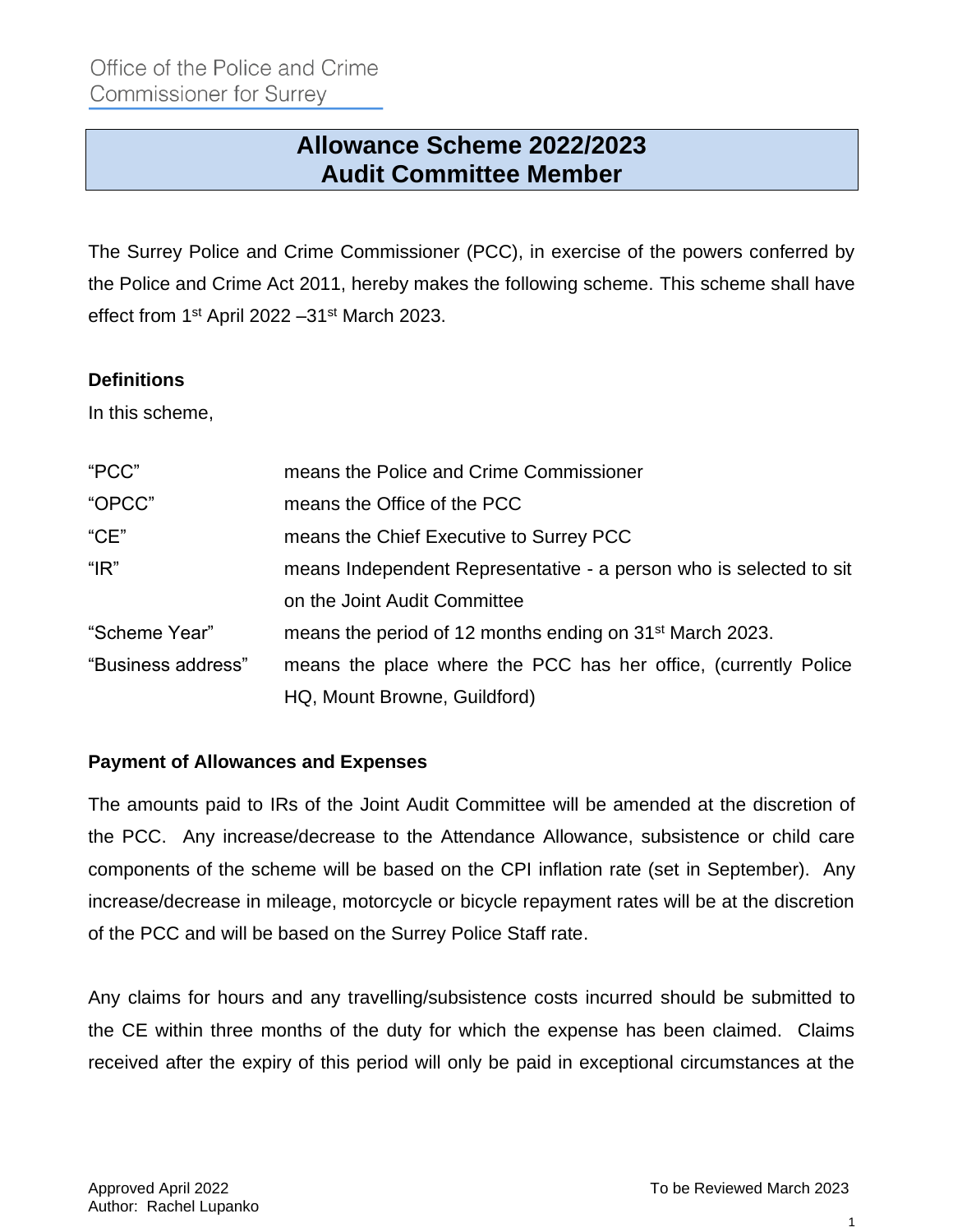discretion of the Chief Financial Officer to the PCC. Original receipts should be provided to support any travel or subsistence claims.

#### **Renunciation**

Written notice may be given to the CE from an individual should they elect to forego any part of their entitlement to an allowance or attendance allowance under this scheme.

# **Independent Representatives of the Joint Audit Committee**

### **1) Attendance Allowance**

The Chair of Audit Committee, will be entitled to claim a Chair's allowance equivalent £2.577.50 per annum which will be paid monthly, this payment will cease once they no longer serve as Chair.

IRs serving on the Audit Committee (not the Chair) will be entitled to an annual allowance of £1,863.55 per annum paid monthly. New IRs will need to complete a 3 month probationary period before this allowance becomes payable and this monthly payment will cease once they no longer serve on the committee.

### **2) Travel Expenses**

IRs and the Chair of the Audit Committee are **not** entitled to claim for travel to the 4 Audit Committee meetings held per year if these meetings are being held at the PCC's business address (i.e. Mount Browne HQ), but may be reimbursed for reasonable and necessary travelling expenses incurred in order to undertake PCC approved duties (see paragraph 4).. These expenses are payable on production of original receipts and in respect of **ACTUAL EXPENDITURE** incurred. If travelling by rail, they are expected to travel in standard class. Air fare will only be reimbursed if it can be proven to be the cheaper option.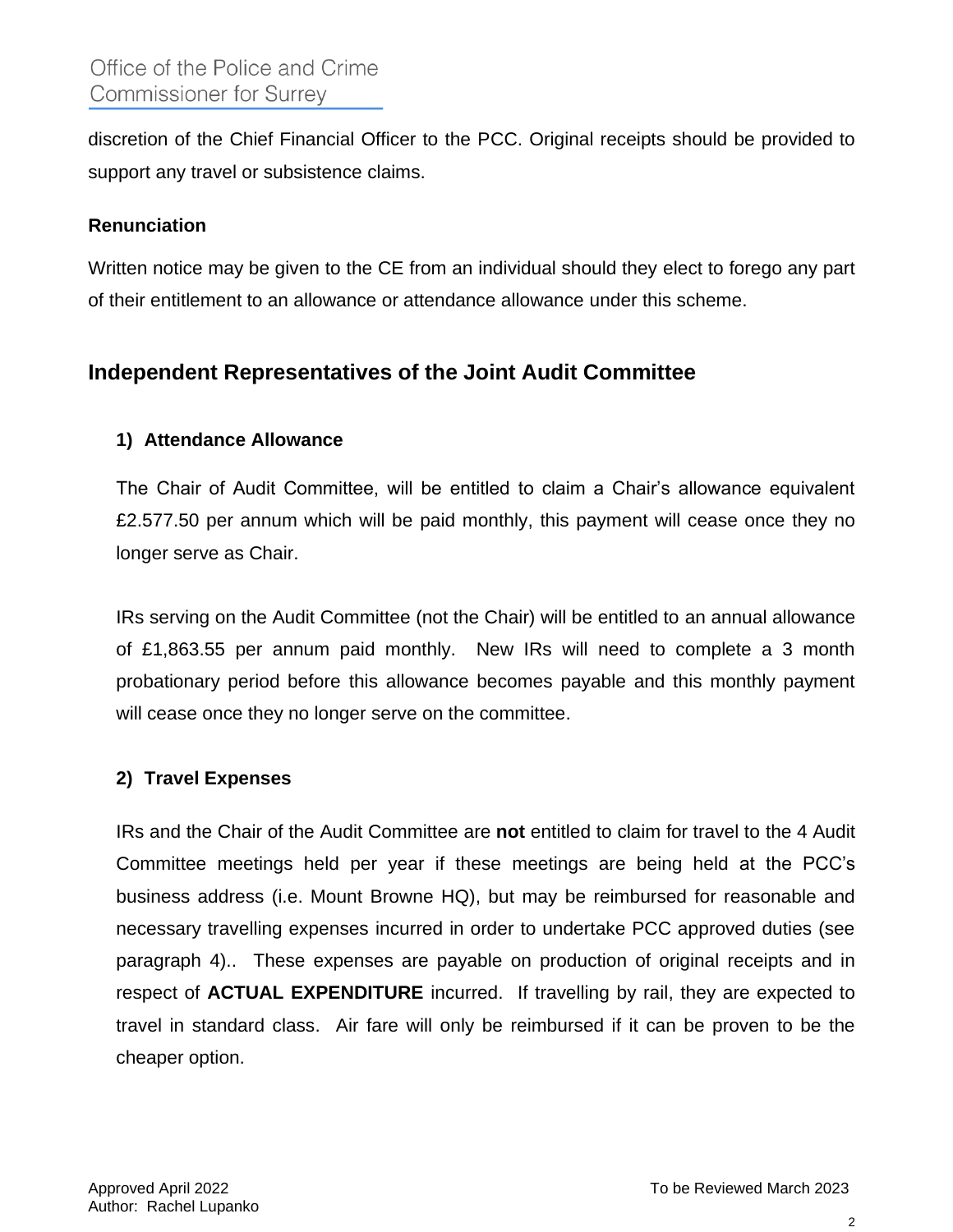The rate for travel by the Chair or an IR's own motor car is 45 pence per mile for the first 10000 miles claimed in financial year, thereafter a standard rate of 25 pence per mile will be paid, motor cycle is 30 pence per mile and bicycle 20 pence per mile. Mileage claims should normally only be made for journeys from the primary place of residence (normally within Surrey) for attendance at approved PCC business. This rate shall apply to the first 10,000 miles claimed in the financial year; thereafter a standard rate of 25 pence per mile will be paid. A rate of 5p per mile per passenger will be paid if the passenger is attending the same PCC business.

## **3) Other Expenses**

Payable to IRs in the case of an absence from the usual place of residence on PCC approved duties, on production of original receipts and in respect of **ACTUAL EXPENDITURE** incurred:-

#### **Hotel Accommodation**

Hotel accommodation to be booked by the Office of the PCC and either paid directly by the Office Manager or refunded on production of original invoice/receipt. (Bed and Breakfast only up to £82.50 per night outside of the M25 area and £113.40 per night inside the M25 area)

#### **Subsistence**

Payable on production of original receipts and in respect of **ACTUAL EXPENDITURE** incurred for approved duties:-

| Day (up to 12 hours)                   | up to $£12.15$ |
|----------------------------------------|----------------|
| Day (over 12 hours/less than 24 hours) | up to $£24.28$ |
| Overnight (period of 24 hours)         | up to £36.27   |

A subsistence allowance is not payable for meetings where appropriate refreshments have been provided.